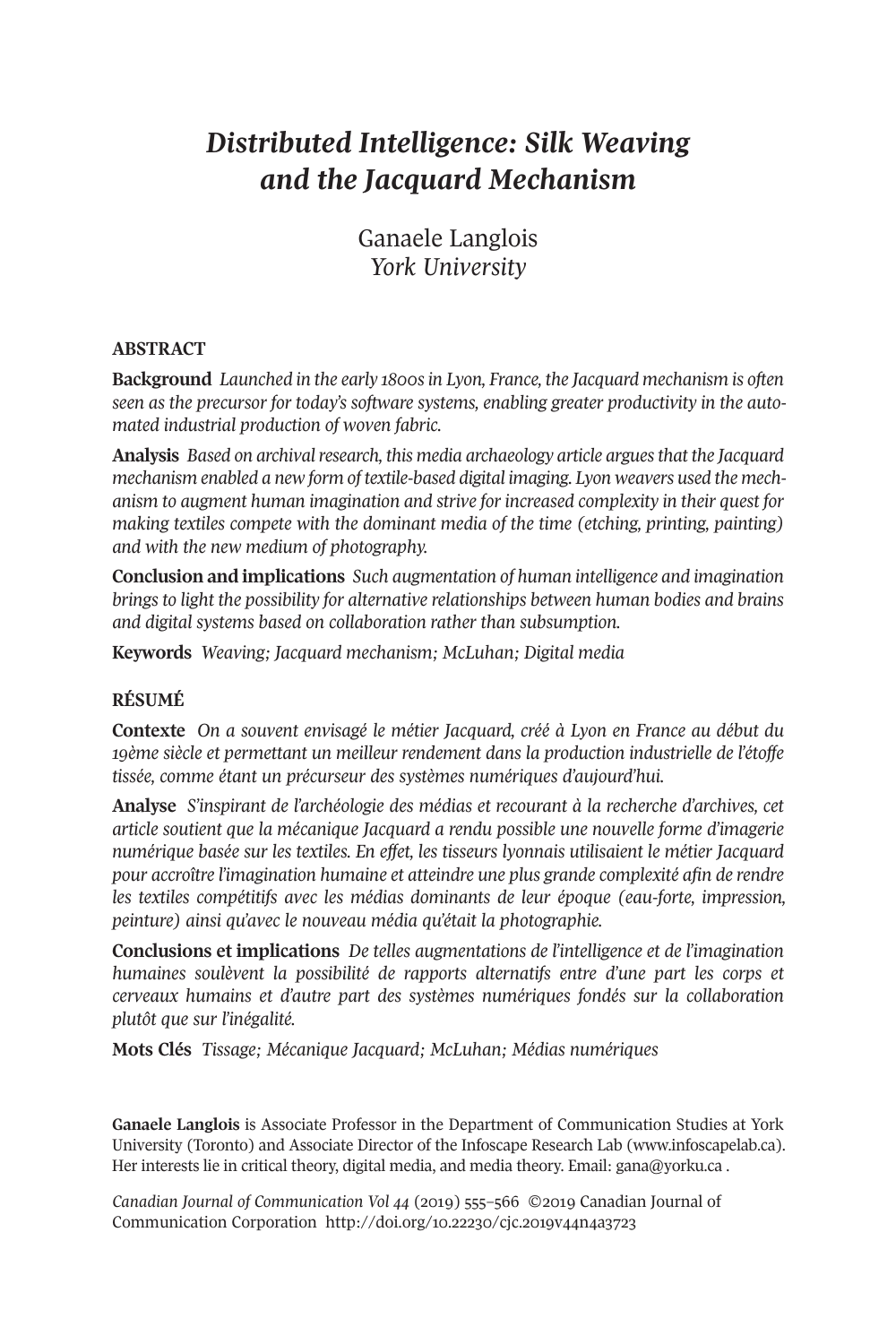Rapidly, we approach the final phase of the *extension* of man—the technological simulation of consciousness, when the creative process of knowing will be corporately and collectively extended to the whole of human society, much like we have already extended our senses and our nerves by the various media.

> —Eric McLuhan & Frank Zingrone, 1995, p. 149, emphasis added

The ultimate conflict between sight and sound, between written and oral kinds of perception and *the organization of existence* is upon us.

> —Eric McLuhan & Frank Zingrone, 1995, p. 157, emphasis added

#### **What counts as media?**

This article mobilizes two concepts from Marshall McLuhan's (1995) work: "extension" and the "organization of existence." They best encapsulate some of the profound changes that our dominant media system is undergoing today, namely, the integration of all media into global networks that combine the infrastructural level of material production and the transformation of the environment with the superstructural level of channelling and mobilizing all information, knowledge, and psychosocial capacities.

McLuhan (1995) posited that media extend human capacities, be they physical, psychological, or intellectual. Today, it is interesting to note that such a proposition has found an echo in two theoretical trajectories. First, in the concept of cultural technics, that is, "operative processes that enable work with *things* and *symbols*" (Krämer & Bredekamp, 2013, p. 27, emphasis added), which has come to compete with the concept of media in German media theory and media archaeology. Second, in André Leroi-Gourhan's (2018) argument that technics is both the extension of memory and the liberation of the organs—a notion that has been central to contemporary French philosophy of technology, particularly in the work of Bernard Stiegler (1998). Taken together, these three stances ask us to not only see media as a form of technics rather than a carrier of content but also to apply a media principle to the concept of technics in general. Such a turn is somewhat confusing; if all technics mediate by extending physical and psychosocial capacities, then what distinguishes media from other technics? One answer to this puzzle is to examine how media that, to borrow from Friedrich Kittler (1999), are specialized technics to collect, store, retrieve, process, and distribute relevant information, are embedded within larger technical systems that are, in turn, primarily focused on material transformation, production, and control over population and environments. The folding together of media and technics invites us to explore the management of relationships between the material and the immaterial: making,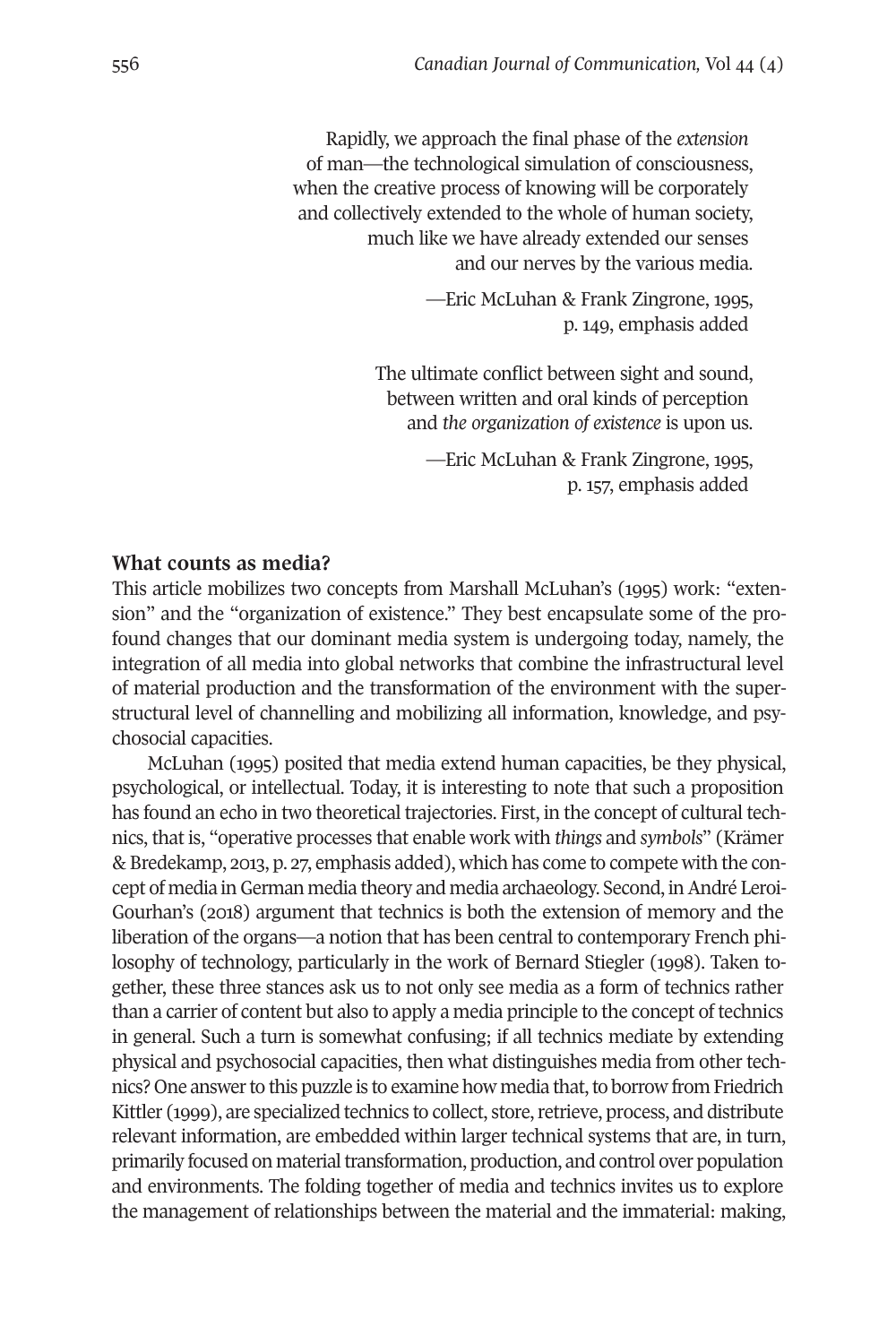thinking, imagining, producing, and knowing are not separate processes but rather components of larger scale systems that, to put it succinctly, are focused on the "organization of existence."

Not surprisingly, McLuhan is quite unclear about what the "organization of existence" might mean. McLuhan argued that different media systems mobilize disparate elements and capacities in specific ways. Media, to veer away from McLuhan and to use Gilles Deleuze and Felix Guattari's (1987) vocabulary, assemble specific senses with affective, attentional, and intellectual capacities and with encoded information and knowledge. Which aspects of these elements and capacities are mobilized and how they are linked with and transform each other has effects as disparate and far-reaching as rewiring brains, transforming identities, ushering in new social formations, enabling new economic markets, and transforming collective life—from politics to everyday habits. McLuhan's (1965) exploration of the Gutenberg galaxy of how the alphabetic code, combined with the technology of the printing press, gave birth to a specific kind of linear rational mode of thinking that provoked sweeping changes such as the rise of nationalism—is one of his most famous illustrations of such media power.

Of course, this totalizing view of media has been decried as technologically deterministic (Williams, 2003) and, therefore, useless from a critical perspective of intervening within media systems to dismantle existing power formations and craft alternatives. But this article argues that McLuhan's perspective is politically useful for understanding how media are mobilized to organize conditions of existence through being folded into complex techno-social assemblages. The problem with McLuhan's approach is not so much one of media technological determinism; after all, dominant media permeate our lives at a scale and pervasiveness that is impossible to control individually, as illustrated with the ever-recurring talk about media addictions. Rather, the problem of McLuhan is that he considers media from a teleological perspective. Media for McLuhan, is always dominant media; that is to say, media technologies are folded and incorporated into dominant power structures, and the complex histories of media as sites of all kinds of experimentations, competitions, and struggles is mostly ignored in his body of work. The media archaeology approach (Parikka, 2013), which focuses on media experiments, media failures, and forgotten media, offers a muchneeded correction to understand how media capacities can be mobilized in ways that challenge dominant modes of organization of existence. Focusing on media that have been glossed over or ignored because they do not fit into the high-tech Western perception of media, either because they are non-Western or because they seem inconsequential and meaningless, can contribute to dismantling largely unquestioned assumptions about what counts as media. Over the past few years in particular, the author has been focusing on textile as a key forgotten media, which was universally used and practiced and was central in the global circulation of ideas, knowledge, and cultural values from the beginning of the Silk Road (130 BCE) up to the present day. Textile emerged long before the invention of the alphabet, and entire societies, especially in South America, revolved around the constant production of textile for spiritual, cultural, and political purposes. Media studies, in particular new media scholars and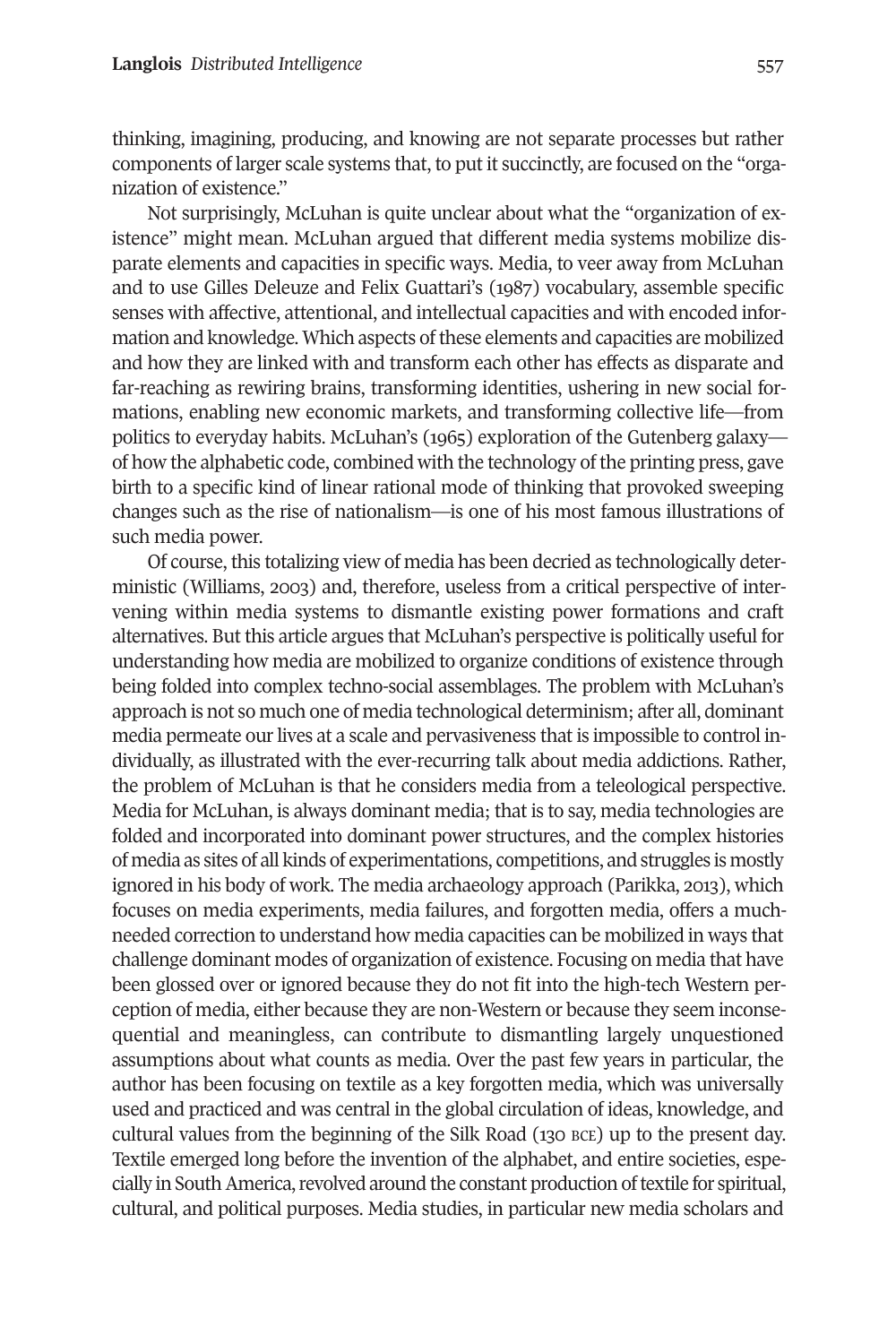practitioners, is slowly discovering textile. There is a common acknowledgement that there are many instances of textile as a precursor to digital media (Monteiro, 2017), from the ancient Inca quipu system of building datasets out of knotted cords (Graham, 2014) to knitting and weaving as a binary system (Harlizius-Klück, 2017) to the programmable loom as a precursor of the contemporary computer (Koetsier, 2001).

## **Textile as digital media**

While media theory has long posited media as distinct and separate from other technologies because oftheir specific focus on the broadcasting of immaterial information, signs, and discourses, the present situation offers quite a different scene. With the rise of digital, networked media in an intensively capitalist-oriented environment, there has been a re-conceptualization of media away from the production and broadcasting of content to the capacity to connect information to different targets in order to control, organize, and modulate all aspects of individual and collective life—both locally and globally (Bucher, 2018). Profiling and personalization allow for the behavioural manipulation of targeted social media users—e.g., the infamous Cambridge Analytical Facebook scandal (Cadwalladr and Graham-Harrisson, 208); real-time satellite tracking allows for locating people and calculating the price of a car-ride depending on traffic and public transport conditions; and the concurrent analysis of market trends and actual purchasing power along with global networks of instantaneous communication allows for the near real-time modulation of commodity production. While media has always been a key part of industrial production and diverse forms of governance, they have now risen to prominence in new ways: software, algorithms, big data, and augmented intelligence have taken on the responsibility of the management of all aspects of human life, embedding them within diverse infrastructures such as supermarkets, cities, transportation, and health and fitness. In such a context, there is both a concentration of media power in the hands of a few corporations, and a greater autonomy for "intelligent" media systems to make decisions and enact specific courses of action, with little human oversight (Parisi, 2019). Hence, the current worries and intense discussion around artificial intelligence and ethics, around the biases that can be embedded into automated systems, around data justice, and around the generalized risk of humans losing autonomy in the face of intelligent machines (Eubanks, 2018; Noble, 2018; O'Neil, 2017). Whereas the 19th century was the age ofthe Industrial Revolution, when humans' relationships with their environments were reconfigured in terms of the constant mining of resources for the large-scale production of commodities, in many ways the current age is about the industrialization of the psychosocial, where consciousness, knowledge, and memory work are performed through and by nonhuman machines and mobilized to achieve a wide variety of goals. It is central to investigate how both the industrialization of material production and the industrialization ofthe psychosocial are currently being integrated within large global techno-social systems.

While media has always been central in organizing, managing, and running larger techno-social systems, it is only now that this particular logistical aspect of media is garnering public interest, because the kinds of techno-social systems that are now being developed are taking over knowledge acquisition, decision-making, and even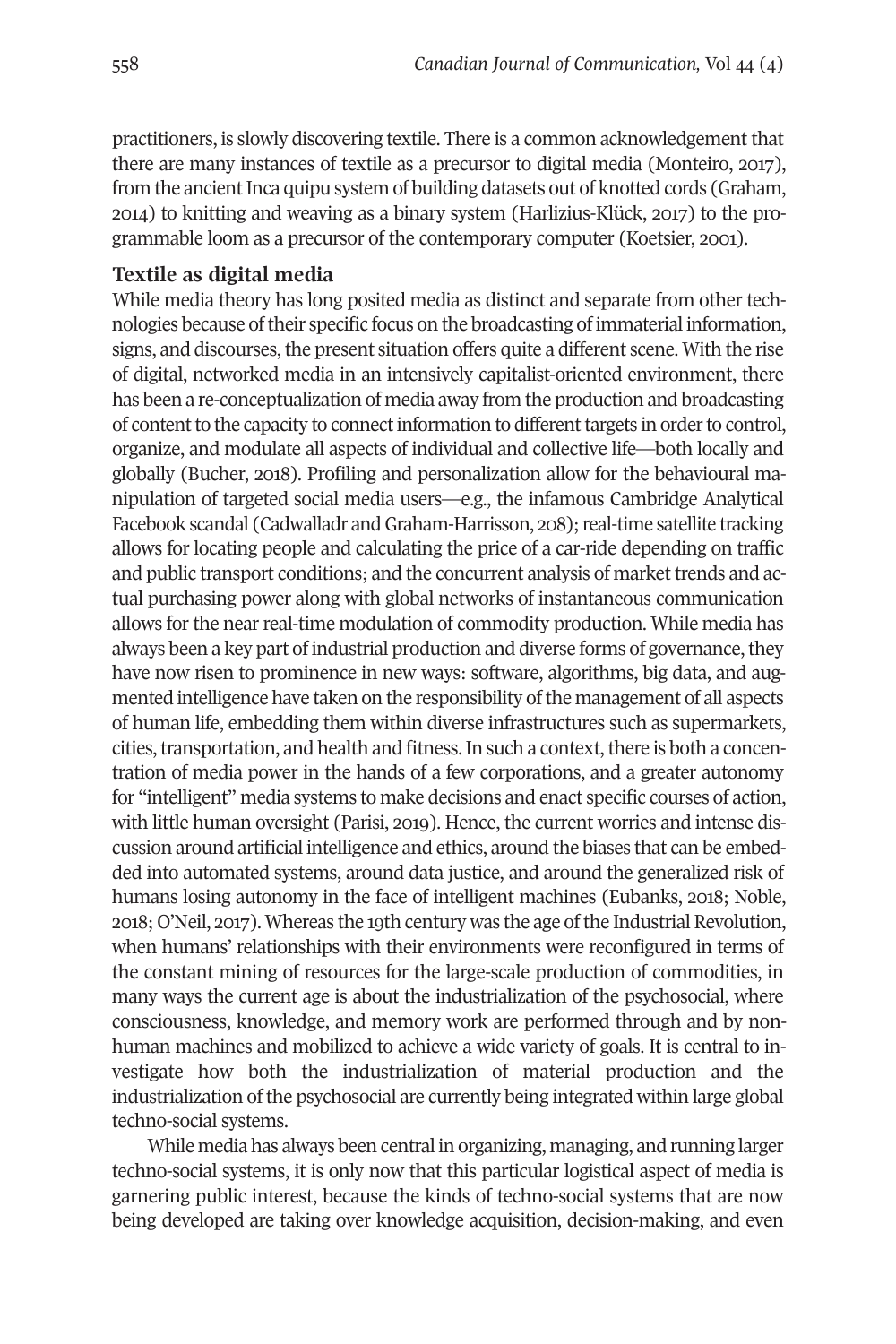creativity, which used to be entirely carried out by humans. It is useful to remember, however, that this logic is not radically new; it actually has a complex history. There is an interesting and often forgotten moment when newly automated media were deployed within techno-social systems: the invention of the Jacquard mechanism for silk weaving at the turn of the 19th century. The Jacquard mechanism is famous for two things: it is often praised as a prototype for modern computing, and it is also regarded as playing an important role in the Industrial Revolution and in the automation oftextile production (Essinger, 2007). The history and function ofthe Jacquard mechanism, however, is more complex than such a teleological account would have it. It provided a unique moment when the question of what media could be in relation to techno-social systems came to the fore, and it ushered in a set of unique experiences that interrogated the many potentials in the relationship between digital media, semiautonomous machines, and human agency.

# **The Jacquard mechanism: Progress, programmability, and complexity**

A myth surrounding the Jacquard mechanism has been turned into common history. According to this myth, the Jacquard mechanism, invented by Joseph-Marie Jacquard (1752–1834) in 1804, marked a turning point in textile industry both locally in Lyon, France, where it was first introduced, and all over the world. It increased productivity by decreasing the length of time it took to weave fabric. To understand the Jacquard mechanism, it is necessary to go back to the basics of weaving. Weaving requires that vertical threads (warp) intertwine with horizontal threads (weft). The simplest weave is the plain weave, which involves lifting up every other warp thread, laying a weft thread in between, and then repeating the operation and lifting the other warp threads. There are different techniques to create patterns on woven fabric, and typically they involve lifting different combination of warp threads, along with using different coloured warp or weft threads. Through an ingenious punch-card system, the Jacquard mechanism enacted a series of actions: each punch indicated which set of warp threads to lift, thus automating this key process of weaving.

The impact of the Jacquard mechanism, however, was not limited to productivity gains in making woven fabric.It also provided an inspiration forthe design of a device capable of conducting a complex mathematical calculation in an autonomous manner: Charles Babbage and Ada Lovelace's 1837 analytical engine, which is also known as a precursorto our modern-day computer (Essinger, 2007). Babbage and Lovelace in particular were fascinated by the use of punch cards that recorded a program of actions. In that regard, the Jacquard mechanism can be considered a precursor to today's software: it enacted a set of commands that transformed data (in the case of the Jacquard mechanism, warp and weft threads) into actual useful materialized information (i.e., a piece of patterned fabric). Lovelace described the parallel between the Jacquard mechanism and the analytical engine as such: "theAnalytical Engine *weaves algebraical patterns* just as the Jacquard-loom weaves flowers and leaves" (Essinger, 2007, p. 141). Beyond Lovelace and Babbage's work, the Jacquard mechanism influenced the history of computing up to the present day, especially with the use of punch cards to record and process information, a system most famously used by the Hollerith tabulator,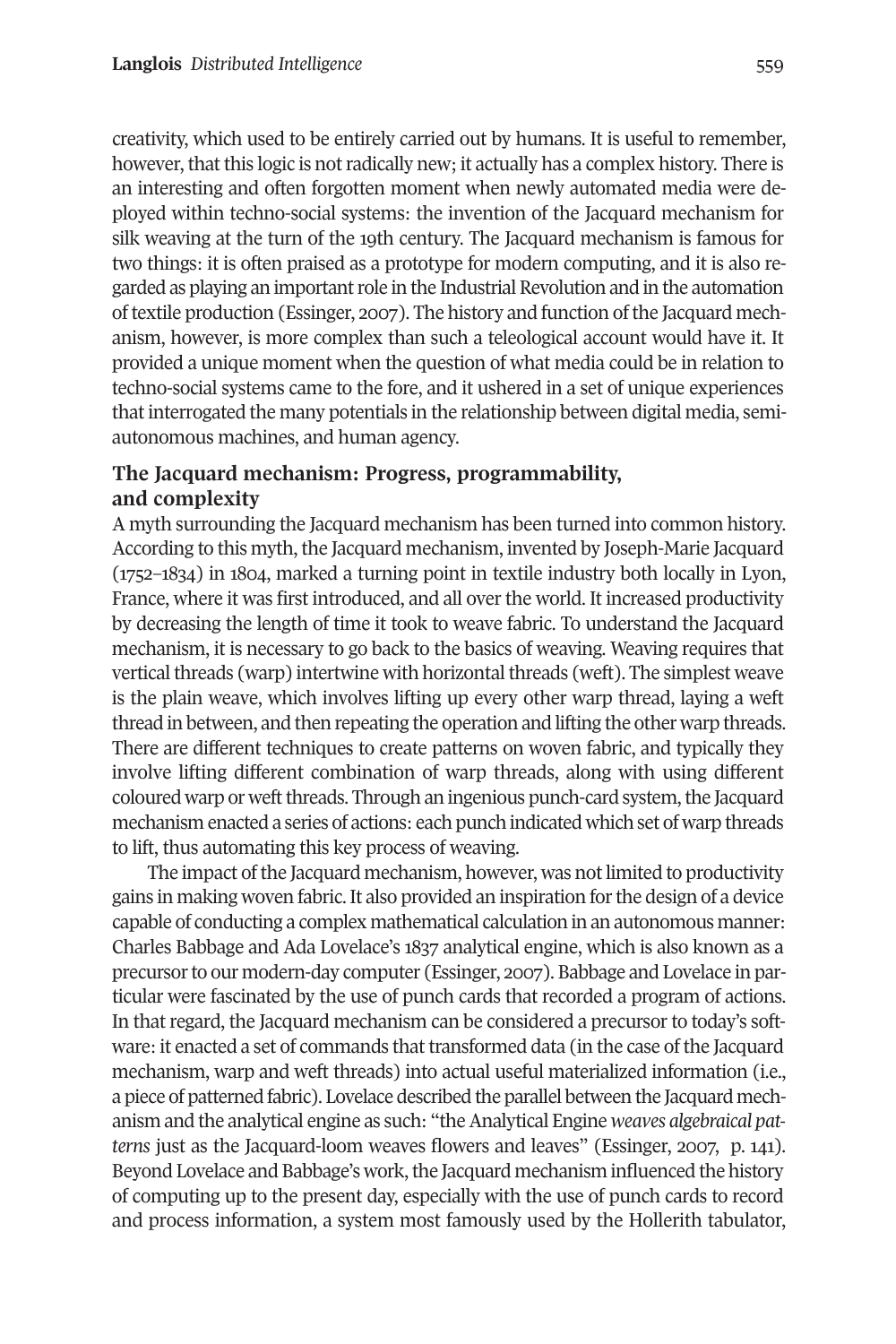which subsequently evolved to be one of the core technical assets of the International Business Machines Corporation, or IBM (Essinger, 2007). The Jacquard mechanism illuminates the unfolding of two parallel stories of progress: first, technological progress with the industrialization and the automation of material production, and second, the story of the birth of new digital media with computers connecting with each other through networks such as the internet, and being deployed to automatically manage and control broader technical systems. Stories of progress are not without discontent, however, and there is a famous illustration of Jacquard being thrown in the Rhône River by disgruntled silk weavers in Lyon. This illustration of the silk-weavers' hatred of Jacquard echoes actual historical upheavals in Lyon. Indeed, the silk weavers in Lyon—the *canuts*—led the first worker insurrections in history, rebelling against the degradation of their working conditions throughout the 1830s and 1840s (Rude, 2007).

This story is, however, a fabrication. Jacquard was never thrown in a river, nor was he ever targeted personally by disgruntled workers (Jarrige, 2009). The story was invented after Jacquard's death, in an effort to cement his legend as one of the French fathers of the great Industrial Revolution, martyred for the cause of scientific and technical progress. The Jacquard mechanism also has a complex history and required years of refinement before it became widely used, which was after 1817. Further, the canuts' insurrections were not about the refusal of newly automated industrial technology, nor were they about de-skilling and the loss of identity as an assembly line replaced craft making. The canuts' insurrections were primarily about wages and the brutal exploitation of weavers by the intermediaries that set the price for woven fabrics. While the Jacquard mechanism was indeed first met with deep suspicion, it eventually became a welcome addition because it transformed the techno-social system of weaving in Lyon in positive ways for the local silk workers.

It is misleading to put the Jacquard loom together with other inventions from a similar period that, taken together, paved the way for the Industrial Revolution and the rise of industrial capitalism. The Jacquard mechanism cannot be compared with the power loom, which could automatically weave fabric. Although invented a few years apart (1784 for the power loom and 1804 for the Jacquard mechanism), they were developed in very different contexts—the cotton industry in the U.K. and the silk industry in Lyon—and for different purposes. While the power loom found its place in a new industrial capitalist logic of mass commodity production (Beckert, 2015), the Jacquard mechanism was introduced to the high-end silk-weaving industry in Lyon (Charlin, 2003). While in both cases the arrival of the new weaving machines is usually described as enabling a gain in productivity, it is important to recognize that the concept of productivity means different things in different contexts. In the context of the mass production of textile to submerge both local and overseas markets with cheap fabric, productivity gains involved lowered production costs through getting rid of expensive specialized human labour (the weaver) and increasing the speed of production with an automated machine capable of weaving faster than any human being. In the context of silk weaving in Lyon and the arrival of the Jacquard mechanism, however, productivity gains were about reducing the errors made during the weaving process and enhancing the capacity to develop more complex and intricate patterns. While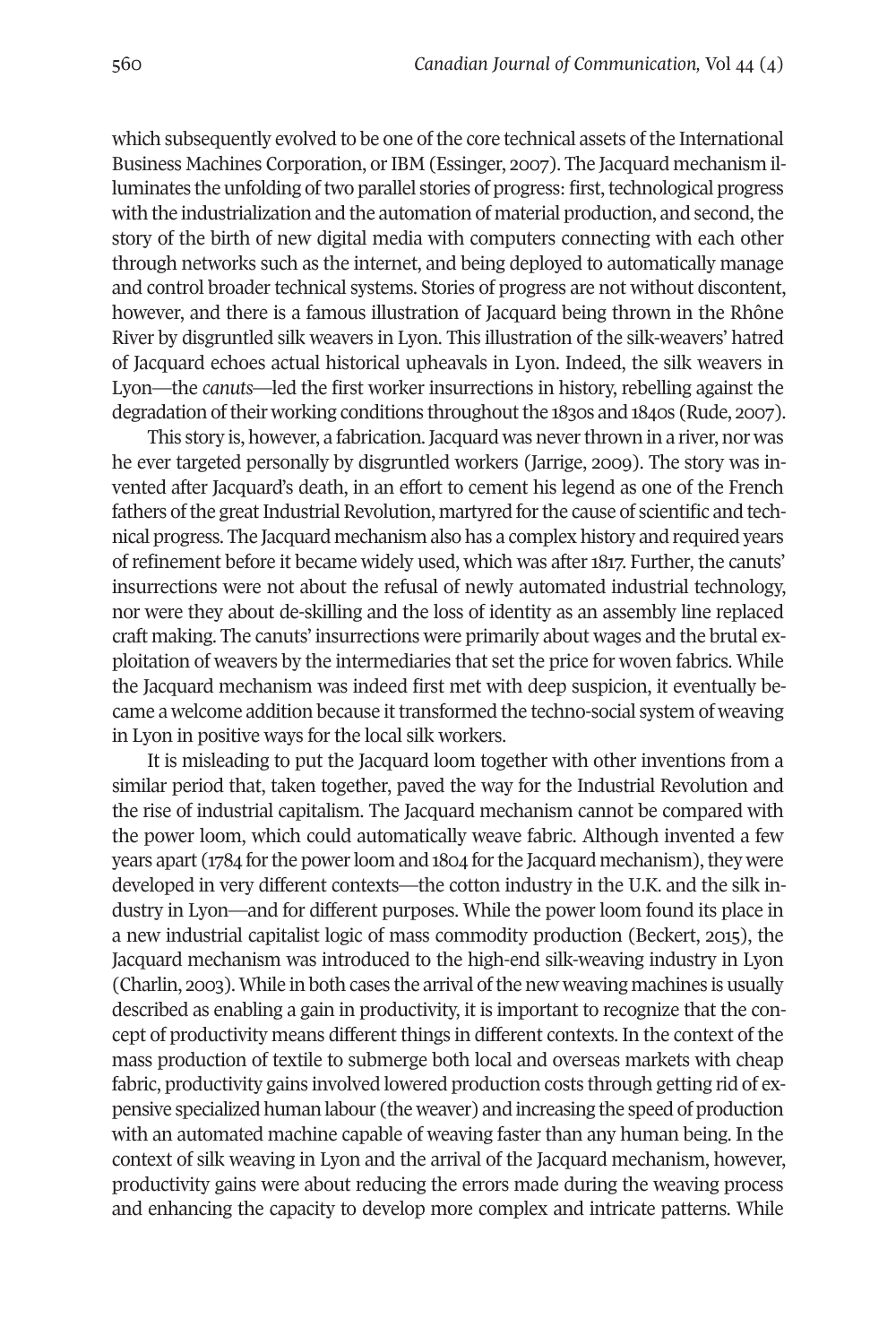there was an increase in the speed of weaving with the Jacquard mechanism, it was nowhere near the same scale as that of the power loom: it could still took up to a full day for a silk weaver to weave up to three centimetres of intricately patterned multicoloured brocade. Finally, while the power loom got rid of the weaver and the labour cost associated with paying a skilled worker, the Jacquard loom required highly skilled human labour for set up and operation. A fully automated loom with the Jacquard mechanism attached to it would come at a much later date, and as will be explained later, could never attain the level of complexity that the hand-operated Jacquard mechanism could help achieve.

What should be remembered about the Jacquard mechanism, however, is that it enabled dealing with a kind of complexity that could not be attained through human capacities—both physical and intellectual—alone. Babbage and Lovelace's well-documented admiration reminds us that the Jacquard mechanism was unique in that it could be programmed to undertake a complex set of actions that, in turn, allowed for the development of a new expressive possibilities.Indeed, what Babbage and Lovelace admired in the mechanism was its capacity for greater flexibility and, therefore, forits potential to undertake all kinds of complex operations that would not be otherwise possible. Again, dealing with increased complexity rather than the speed of productivity was a key aspect of the Jacquard mechanism. It is telling that when Babbage visited Lyon, he purchased a woven portrait of Jacquard—a made-to-order and time-consuming piece of woven fabric that required 24,000 punch cards and took over

## **Figure 1: Weaving machine**



*Source*: Deutsches Museum, CC BY 3.0 [\(https://creative](https://creativecommons.org/licenses/by/3.0) [commons.org/licenses/by/3.0\)](https://creativecommons.org/licenses/by/3.0)

eight hours of straight work (Essinger, 2007). Such a choice is curious, because if Babbage had been interested in the qualities of the Jacquard mechanism that dealt with repetition and automation, he could have easily chosen a patterned fabric, which offers a great illustration of how the mechanism functioned as a reliable piece of software that could go through repeating its program with no errors. The woven portrait, however, is a long stand-alone sequence that is not repeated, and it is admirable for what we would now call its image resolution (Tomlinson, 1852). At first view indeed, the woven Jacquard portrait looks like a very fine engraving (see Figure 1).

## **Weaving digital images**

So rather than mechanical automated reliability through repetition, it is more useful at this point to look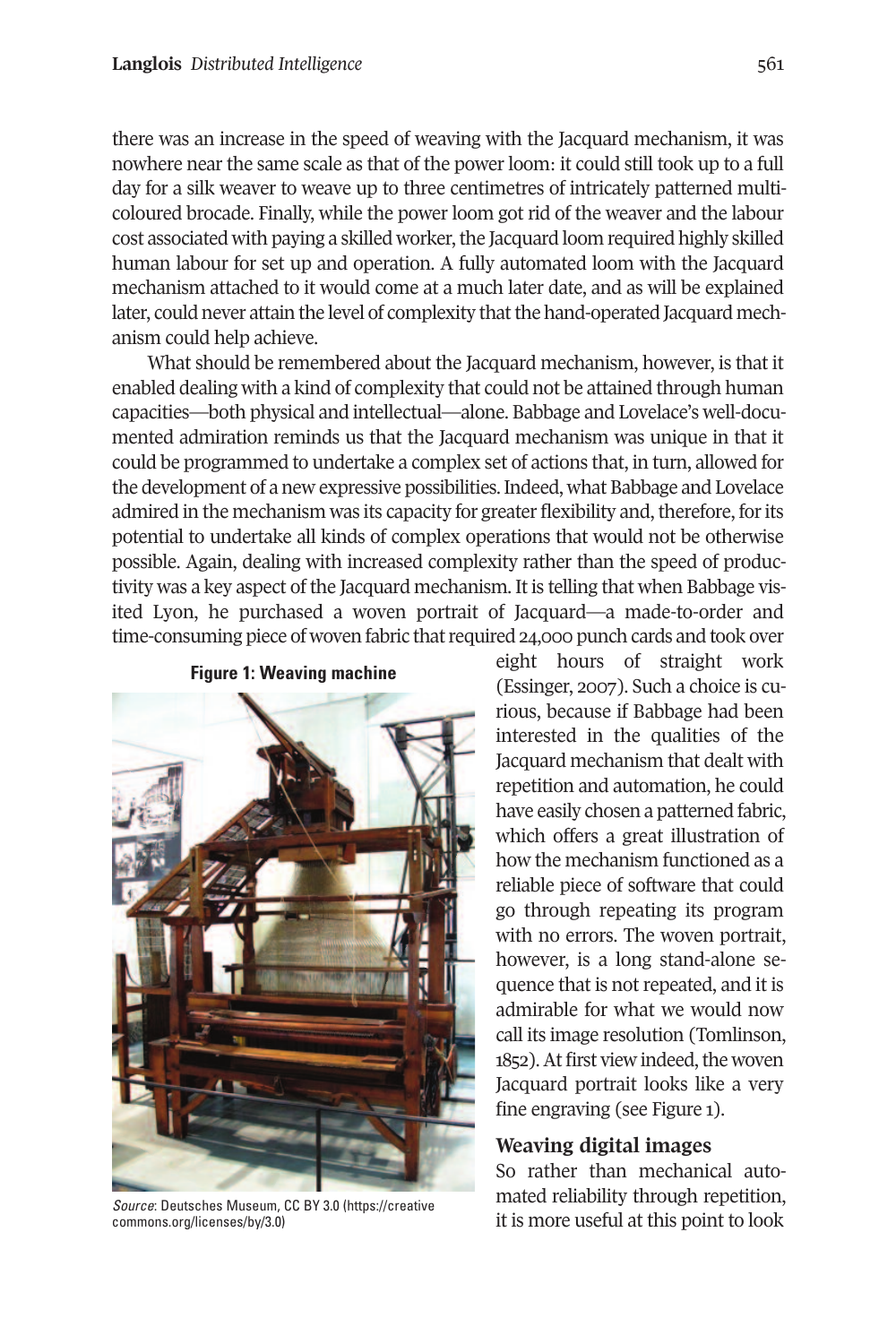at the Jacquard mechanism with regards to the production of intricate designs—how the Jacquard mechanism intervened in the weaving process, which we should understand as a digital technology. This does not reference how the intersection of warp and thread can be read as binary coding (Harlizius-Klück, 2017), which is another discussion. Rather, this article examines weaving as the material production of digital images. As Birgit Schneider (2015) recalls: "Ever since the invention of the loom, weavers have produced structurally rastered patterns and pictures" (p. 142). This is particularly visible with fabric woven with thick wool or cotton threads: the qualities of the designs are reminiscent, to the contemporary eye, of blown-out pixels. Similar to the availability of different screen resolutions, the smaller the thread, the smaller the woven "pixel," to the extent that the whole composition can be perceived by the human eye as similar to a smooth drawing, painting, or even photograph, rather than as made up of tiny little crosses of colour. Silk was particularly appreciated in that regard, because on top of its aesthetic qualities—itis soft, shiny, and incredibly comfortable for human skin it is one of the thinnest and sturdiest thread available; fibres have a diameter of 0.01 millimetres. For the Lyon silk weavers, silk enabled woven textile to develop qualities that could compete with both fine arts—painting and engraving, in particular—and the new media technology of photography (La fabrique des grands hommes, 2011). The Jacquard mechanism spurred intense development with regards to the quality of the images produced through weaving, and it was able to do so by enabling a very unique and specific type of collaboration between machines and weavers.

The Jacquard mechanism was among the first in a special category of media technology that could mobilize automated actions to support processes of creativity and imagination. In order to do so, it relied on another invention—the detachable *semple* by Philippe de Lasalle in 1776 (see Hafter, 1977)—which involved the capacity to externalize designs onto a material memory system. What the Jacquard mechanism did was automate a program of action onto this memory system. In that regard, it is important to note that the punch cards in the Jacquard loom were not meant to store data; this particular use of the punch card came much later with the Hollerith tabulator (Essinger, 2007). Rather, the punch card in the Jacquard mechanism recorded a set of actions: which warp threads should be lifted in sequence in order to realize intricate designs. To further understand the articulation between automated action and the production of digital textile images, it is important to step back and examine the entire weaving process. First, a design is created. Second, the design has to be mapped out, and it is blown out onto a grid paper. The grid represents the intersection of warp and weft, and this step is crucial to see if the design is technically feasible. The thinner the thread and the more complex the design, the more time-consuming it is to draw the grid design. In contemporary parlance, this is the step were the design is rendered digitally as pixels on paper. Third, the grid design is used to set up the warp section of the weaving machine (Vauchey, 1945). For complex designs such as the ones created in Lyon, a special weaving loom was used: the drawloom. The drawloom is a floor loom with a system of drawcords connected to heddles that can be set up to lift sets of warp threads. The system allows for multiple combinations of warp and weft threads and, therefore, for more complex designs. Setting up this system—which determines which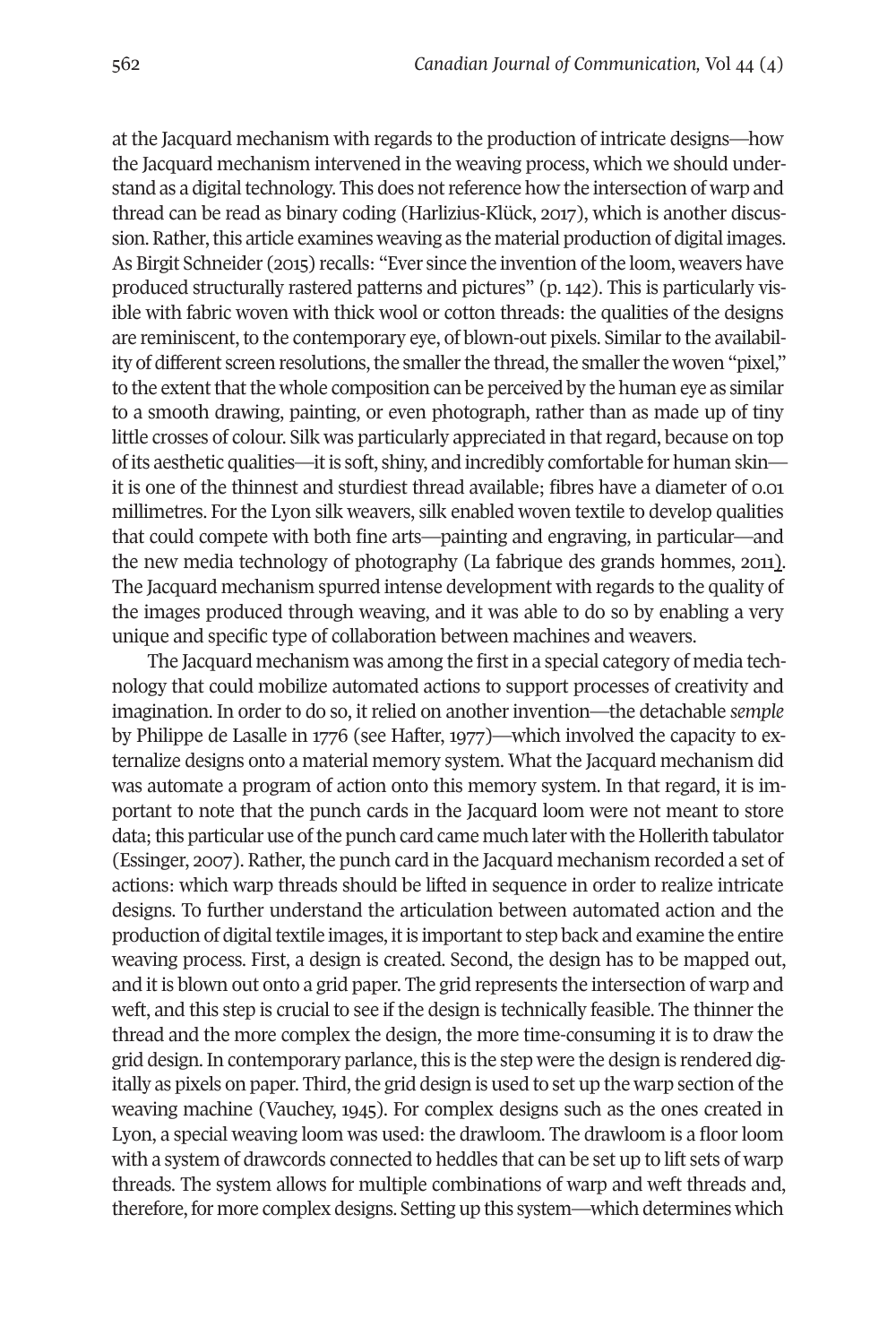draw cord connects to which set of warp threads—is a process of the externalization and translation of an abstract design onto a material support. Once the heddles system was set up and connected to another system to lift them (the semple), a process that usually took between three and eight weeks, the weaving could begin. The removable *semple* system allowed specific set-ups to be removed from the loom and stored; before that, the set-up would have to be destroyed every time a new pattern was to be woven. This detachable *semple* system is a memory card of sort:it contains allthe warp dataset that needs to be processed in order to produce fabric. It is important to note that the Jacquard mechanism operates within a long chain of processes of the material externalization (onto paper and cord systems such as the semple) of the abstract translation of information (as codes mapped onto a visual grid and punched into cards). Before the arrival of the Jacquard mechanism, a human agent—called a drawboy or drawgirl —working in tandem with the weaver operated the semple. In Lyon, women usually took up the position. The work was demanding, both mentally and physically as the drawboy or drawgirl, matching the rhythm of the weaver, had to lift cords in complex sequences, and this was usually where productivity stalled as it was prone to errors (Huchard, 2014). Operating the semple mechanism was so difficult and unpleasant that it was challenging for weavers to find workers to take it on.

The arrival of the Jacquard mechanism automated the work of the drawboy or drawgirl. The punch cards connected to levers thatlifted the drawcords. The punching itself was done by reading the grid pattern and translating the sequence of drawcords that needed to be lifted as a series of holes on each of the cards. To use the actor-network theory, the Jacquard mechanism is a technical actant that replaced a human actant (Latour, 2007), but in so doing, it transformed the weaving networks in ways that do not fit with the mass industrialization framework it is often associated with. The Jacquard mechanism took over a set of actions that were difficult for human actants to do, both mentally and physically, and it is partly for this reason that it eventually received a warm welcome and was hailed by the silk workers as crucial to their identity as high-skill workers. Furthermore, the Jacquard mechanism, even though it cancelled one (demanding and difficult) job in the weaving system, created two new jobs: one for punching cards—a key position that demanded the careful reading of the grid design—and the more manual job of tying together the sequence of punch cards (Huchard, 2014). Further, the Jacquard mechanism was a semi-autonomous system that still required activation by the weaver. In that way it involved a specific kind of collaboration between machine and human, which enabled the creation ofincreasingly intricate and complex designs. The Jacquard mechanism was a specialized machine in charge of lifting warp threads. The weaver was still in charge of the overall weaving process and had to memorize the entire design, which included the sequence of punch cards as well as when to add supplementary colour weft thread. The weaver's job did not get any simpler with the arrival of the Jacquard mechanism, but the mechanism enabled a form of technical assistance that made it possible for the weaver to better control the materialization of the design. The dialogue between machine and human, between the loom fitted with extensions and human imagination, gave way to new types of creativity (Musée des Tissus, n.d.-a). The woven portrait, which enjoyed some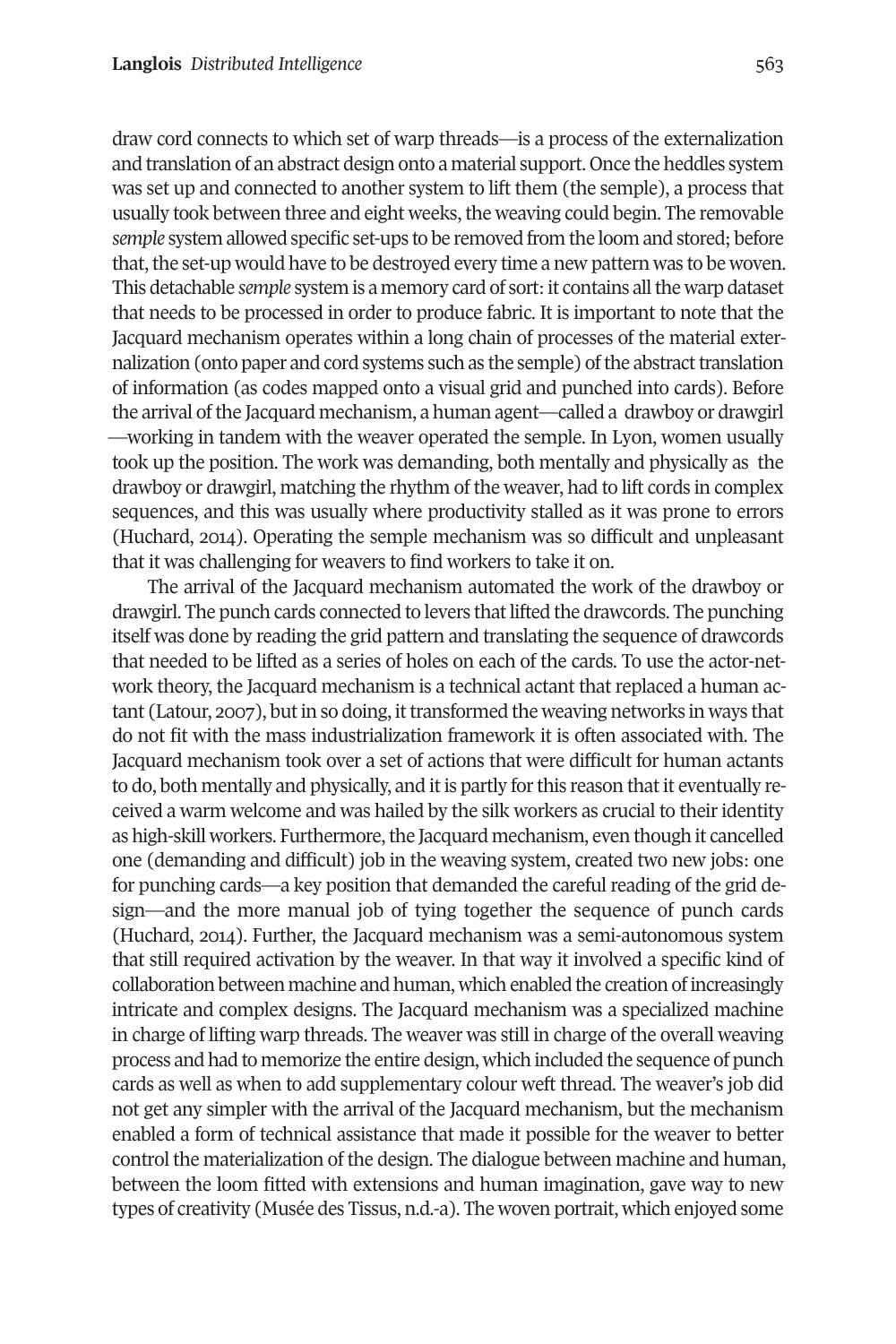popularity throughout the 1800s was an instance of such new creativity, as were the many intricate fabrics made throughout the 1800s that became famous all the over the world when they were presented at World Expositions (Musée des Tissus, n.d.-b). The reasons for the subsequent decline of the silk-weaving industry in the late 1800s are too complex to discuss here, but a mixture of change in fashion tastes, increased competition from abroad, and the lack of organization among the silk workers to valourize their craft all had a role to play (Association des Typographes Lyonnais, 1890; Charvet, 1870). The Jacquard mechanism is still in use today, mostly on automated looms, and the set-up is much simpler thanks to computer software that translates designs into grids and tests sample fabric. The fully automated and computerized Jacquard loom, however, cannot compete with the semi-autonomous system of the 1800s in terms of complexity: the automated loom can only accommodate a limited number (ten to twelve) of different colour threads on the weft, whereas the original system onto which the Jacquard mechanism was added allowed for many more as it was controlled by the weaver.

What lessons can be drawn from high-end luxury Jacquard fabrics from the 19th century? Overall, it is best to think about the Jacquard mechanism as a media component in the techno-social system of silk weaving in Lyon, a system thatrequired translating information (a design) and acting upon this information (the weaving of the design) using a complex apparatus of weaving techniques and machinery that worked in tandem with human actants. Weaving in that period emerged as a form of hybrid circuitry based on the constant interaction and dialogue between machines and humans. It therefore presents us with a model that is a far cry from the contemporary, black box models oftechnical machines operating autonomously and engaging in the cognition process with little human intervention (Hayles, 2017). The weaving shop was, for all purposes, an open box where information circulated in multiple forms; it was translated as abstract grid design, punch holes, and material set-up. To go back to Eric McLuhan and Frank Zingrone's (1995) quote at the beginning of this article, such techno-social system gave rise to a unique type of "corporately and collectively extended" collaboration (p. 149) and distributed creative intelligence that integrated the unique capacities of both human and machine.

The Jacquard mechanism opens up a new perspective on the question of dominance with regards to digital media. The problem is not so much one of media technological determinism: media extend by intervening and taking over very human processes of attention and memory and in that sense they determine; they both delineate and enable new capacities of expression and interventions in the world.Rather, the key problem is one of power and dominance: the deployment of specific media technologies within broader systems of subsumption to a (dystopic) vision of a world where all aspects of life can be controlled, managed, and marketed. If the field of communication and media studies is to participate in the formulation of new directions and alternatives to the increasingly dystopic deployment of new communication technologies, it becomes important to question our teleological understanding of the history of media as the history of dominant media only, that is to say, the history of media technologies as already captured by and fully folded into dominant power formations.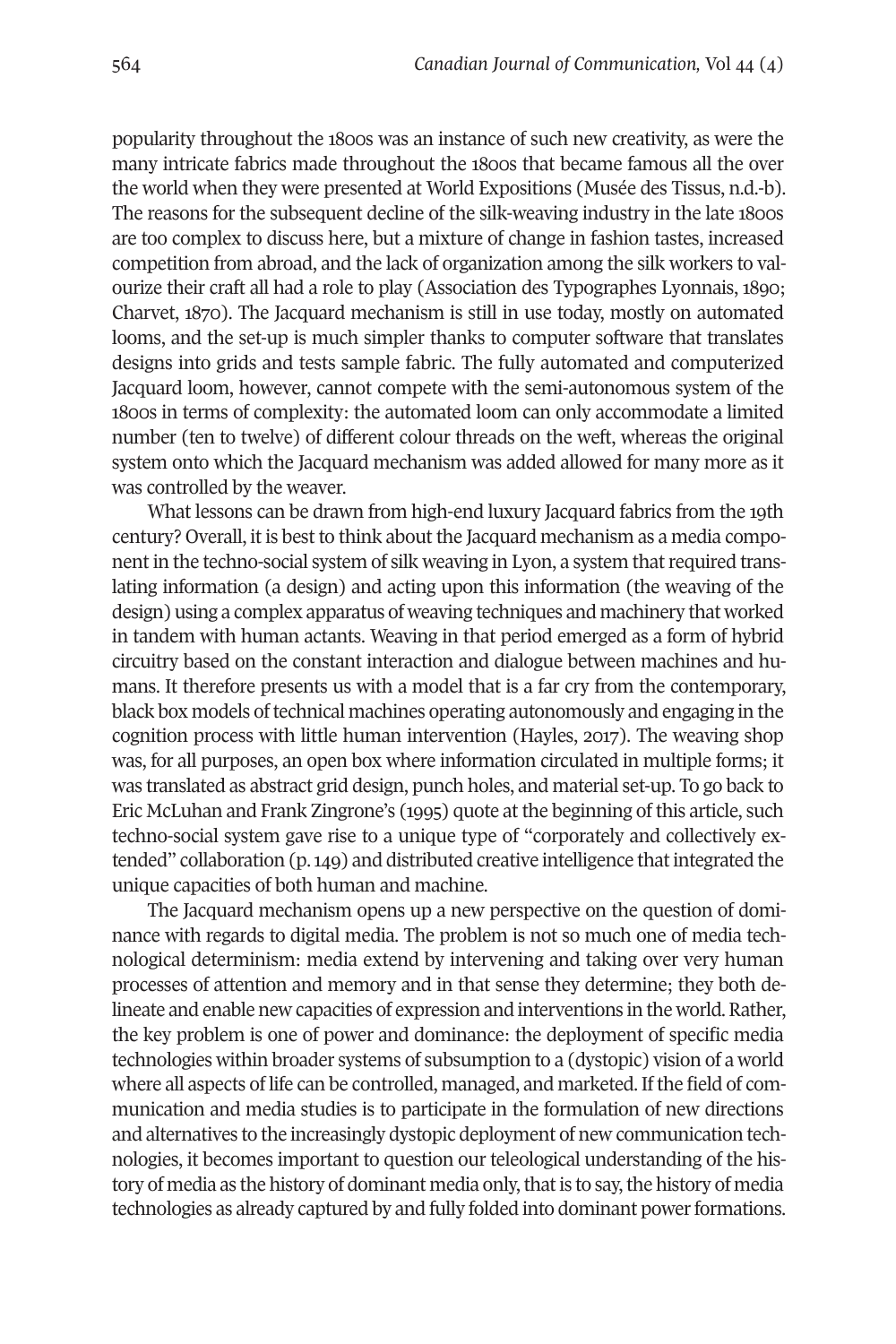Media archaeology, in that sense, is political. The example ofthe Jacquard mechanism as a technology for enabling complexity through human-machine collaboration is an instance of a not-yet dominant digital media system, one that fosters immense creativity but is not integrated into mass industrialization, mass production, and mass commodification. Thus McLuhan's work, as a theorist of dominant media systems, suffers from a teleological bias in tracing the rise of such systems, his concepts of extension as applied to the crafting of existence offer opportunities for exploring the potentials of non-dominant media systems.

#### **References**

- Association des Typographes Lyonnais. (1890). *Délégations ouvrières et administratives à l'Exposition Universelle de Paris en 1889.* Lyon, FR : Association Typographique.
- Beckert, Sven. (2015). *Empire of cotton: A global history* (Reprint ed.). New York, NY: Vintage.
- Bucher, Taina. (2018). *If…then: Algorithmic power and politics*. New York, NY: OxfordUniversity Press. Cadwalladr, C., & Graham-Harrison, E. (2018). Revealed: 50 million Facebook profiles harvested for
- Cambridge Analytica in major data breach | News | *The Guardian.* URL: [https://www](https://www.theguardian.com/news/2018/mar/17/cambridge-analytica-facebook-influence-us-election) [.theguardian.com/news/2018/mar/17/cambridge-analytica-facebook-influence-us-election](https://www.theguardian.com/news/2018/mar/17/cambridge-analytica-facebook-influence-us-election) [November 5, 2019].
- Charlin, Jean-Claude. (2003). *Histoire de la machine Jacquard*. Pfaffikon, CH: Staubli.
- Charvet, Léon. (1870). *Étude sur les Beaux-Arts. De l'enseignement des beaux-arts au point de vue de leur application à l'industrie lyonnaise.* Lyon, FR : Aimé Vingtrinier.
- Dmm2va7. (2011). Deutsch: Teppichwebstuhl mit Jacquardapparat von Carl Engel, Nördlingen um 1860. URL: [https://commons.wikimedia.org/wiki/File:DMM\\_29263ab\\_Jacquardwebstuhl](https://commons.wikimedia.org/wiki/File:DMM_29263ab_Jacquardwebstuhl.jpg?uselang=fr) [.jpg?uselang=fr](https://commons.wikimedia.org/wiki/File:DMM_29263ab_Jacquardwebstuhl.jpg?uselang=fr)
- Deleuze, Gilles, & Guattari, Felix. (1987). *Thousand plateaus: Capitalism and schizophrenia* (1st ed.). Minneapolis, MN: University of Minnesota Press.
- Essinger, James. (2007). *Jacquard's web: How a hand-loom led to the birth of the information age* (1st ed.). Oxford, UK: Oxford University Press.
- Eubanks, Virgina. (2018). *Automating inequality: How high-tech tools profile, police, and punish the poor*. New York, NY: St. Martin's Press.
- Graham, Richard. (2014). A "history" of search engines: Mapping technologies of memory, learning and discovery. In R. König & M. Rasch (Eds.), *Society of the query reader* (pp. 105–120). Amsterdam, NL: Institute of Network Cultures.
- Hafter, Daryl M. (1977). Philippe de Lasalle: From mise-en-carte to industrial design. *Winterthur Portfolio*, *12*(Winter), 139–164.
- Harlizius-Klück, Ellen. (2017). Weaving as binary art and the algebra of patterns. *TEXTILE*, *15*(2), 176–197.
- Hayles, N. Katherine. (2017). *Unthought: The power of the cognitive nonconscious*. Chicago, IL, & London, UK: University Of Chicago Press.
- Huchard, Jean. (2014, November 3). Regards sur la soierie lyonnaise: l'histoire méconnue du lisage de dessin: 1ère partie. *Bulletin Municipal Official de La Ville de Lyon*, (6080).
- Jarrige, Francois. (2009). Le martyre de Jacquard ou le mythe de l'inventeur héroïque (France, xixe siècle). *Tracés. Revue de Sciences humaines*, (16), 99–117. <https://doi.org/10.4000/traces.2543>
- Kittler, Friedrich. (1999). *Gramophone, film, typewriter* (G. Winthrop-Young & M. Wutz, Trans.). Palo Alto, CA: Stanford University Press.
- Koetsier, Teun. (2001). On the prehistory of programmable machines: Musical automata, looms, calculators. *Mechanism and Machine Theory*, *36*(5), 589–603. [https://doi.org/10.1016/S0094](https://doi.org/10.1016/S0094-114X(01)00005-2) [-114X\(01\)00005-2](https://doi.org/10.1016/S0094-114X(01)00005-2)
- Krämer, Sybille, & Bredekamp, Horst. (2013). Culture, technology, cultural techniques Moving beyond text1 . *Theory, Culture & Society*, *30*(6), 20–29. [https://doi.org/10.1177/0263276413](https://doi.org/10.1177/0263276413496287) [496287](https://doi.org/10.1177/0263276413496287)